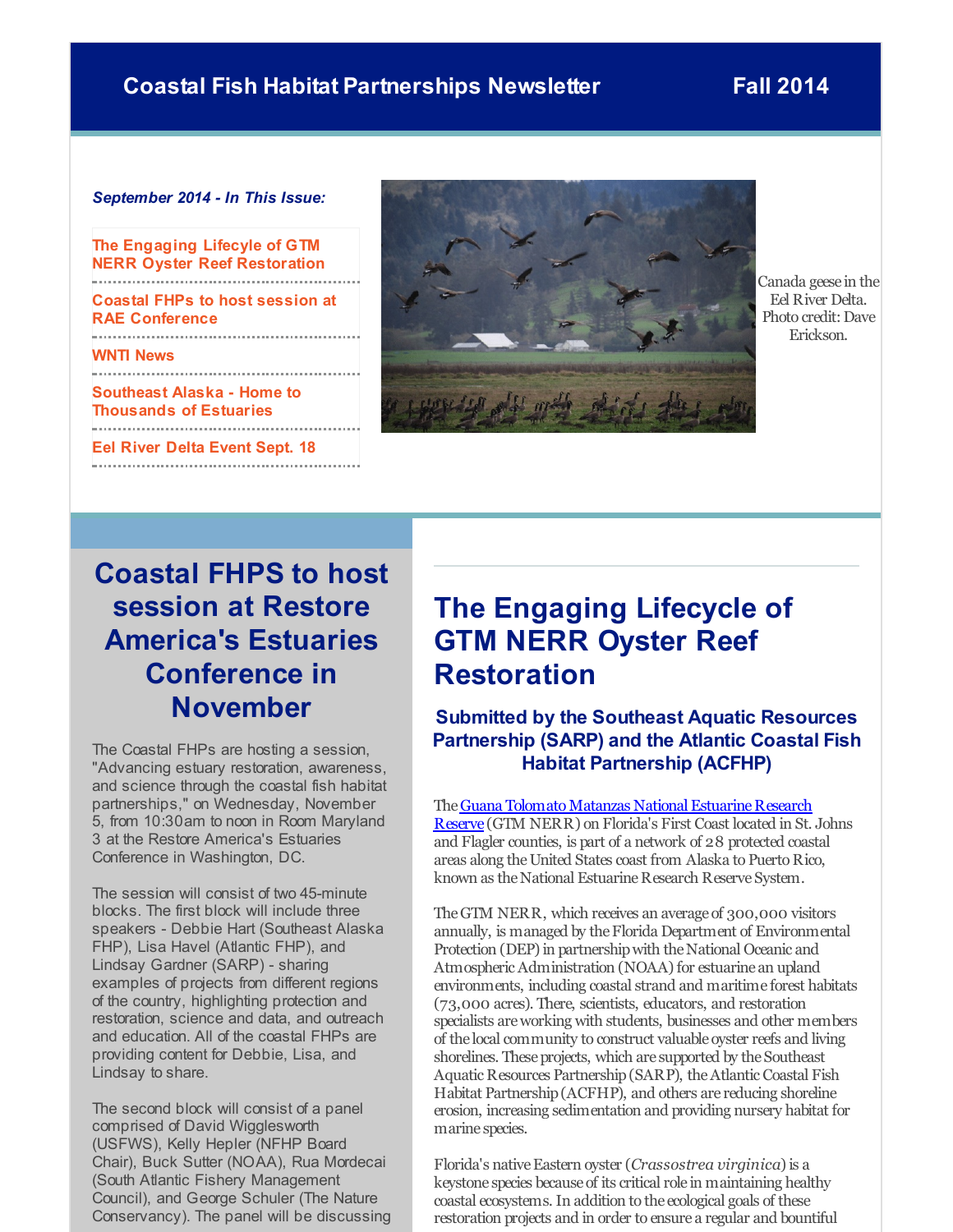opportunities, challenges, messaging, coordination, and collaboration among the coastal FHPs and the governmental and nonprofit organizations represented on the panel.

*"The sea, the great unifier, is man's only hope. Now, as never before, the old phrase has a literal meaning: we are all in the same boat."* ~ Jacques Cousteau

### **Western Native Trout Initiative News**

Robin Knox, Project Coordinator for the Western Native Trout Initiative since 2006, will be retiring on September 30, 2014. During Robin's tenure, WNTI has directed over \$4 million in federal fish habitat funds leveraged to \$14 million public and private matching dollars for 110 priority native trout conservation projects, removing 48 barriers to fish passage, and reconnecting or improving 466 miles stream miles of native trout habitat and placing 26 protective fish barriers to conserve 570 miles of important native trout conservation populations. The WNTI Steering Committee thanks Robin for his years of dedication in preserving and protecting native trout across the western U.S. If you want to contact Robin after October 1, he can be reached at [robinknox@centurylink.net](mailto:robinknox@centurylink.net).



Robin Knox

Therese Thompson, WNTI's Director of Strategic Partnerships, will take the helm as of October 1st. Therese can be reached at [tthompson@westernnativetrout.org](mailto:tthompson@westernnativetrout.org).

### **Southeast Alaska - Home to Thousands of Estuaries**

National Estuaries Week is a good reminder for us all to take a moment and reflect on the

supply of oyster shell for reef construction, a SARP-funded NOAA Community-based Restoration Program (CRP) project established an oyster shell recycling program for St. Johns County. The recycling program has provided shell for theSARP and ACFHP living shoreline projects, as well as material for future reef construction.

Significantly, the recycling and reef building projects are resulting in other outstanding educational, economic and social benefits as well.

"Over time, the area has been impacted by water pollution, increasing wave action as a result of river traffic and channel dredging, other human-induced factors, and sea level rise," stated Andrea Small, aquatic preservemanager and lead on this project at the Reserve. "These restoration projects will not only provide benefit to the ecosystem, but they are also an important way to connect the local community to thenatural environment through volunteer and educational opportunities."



View of the GTM NERR. Photo credit: Lindsay Gardner, SARP.

TheGTMNERR Community Oyster Shell Recycling and Living Reef Construction Project was successfully initiated through the Friends of the GTM Research Reserve's partnership with the St. Johns Technical High School (SJTHS). Nestled within an easily accessible spot in theReserve, off to the side of a parking area off of theA1A Hwy., piles of shell that havebeen collected from area restaurants areprocessed. Each pilehas a small sign above it noting the date the shell was placed (the top date) and the date the shell will be ready for harvesting and reuse. In Florida, the oysters are required to bake in the sun for 90 days and are raked during that time to remove bacteria and pathogens and to prevent any potential cross-contamination, as many oysters sold in area restaurants are not actually local, but brought in from other states. Students from the St. John's Technical High School and many others have helped with the oyster raking and bagging.



Oyster Shell Recycling Staging Area. Photo credit: Lindsay Gardner, SARP.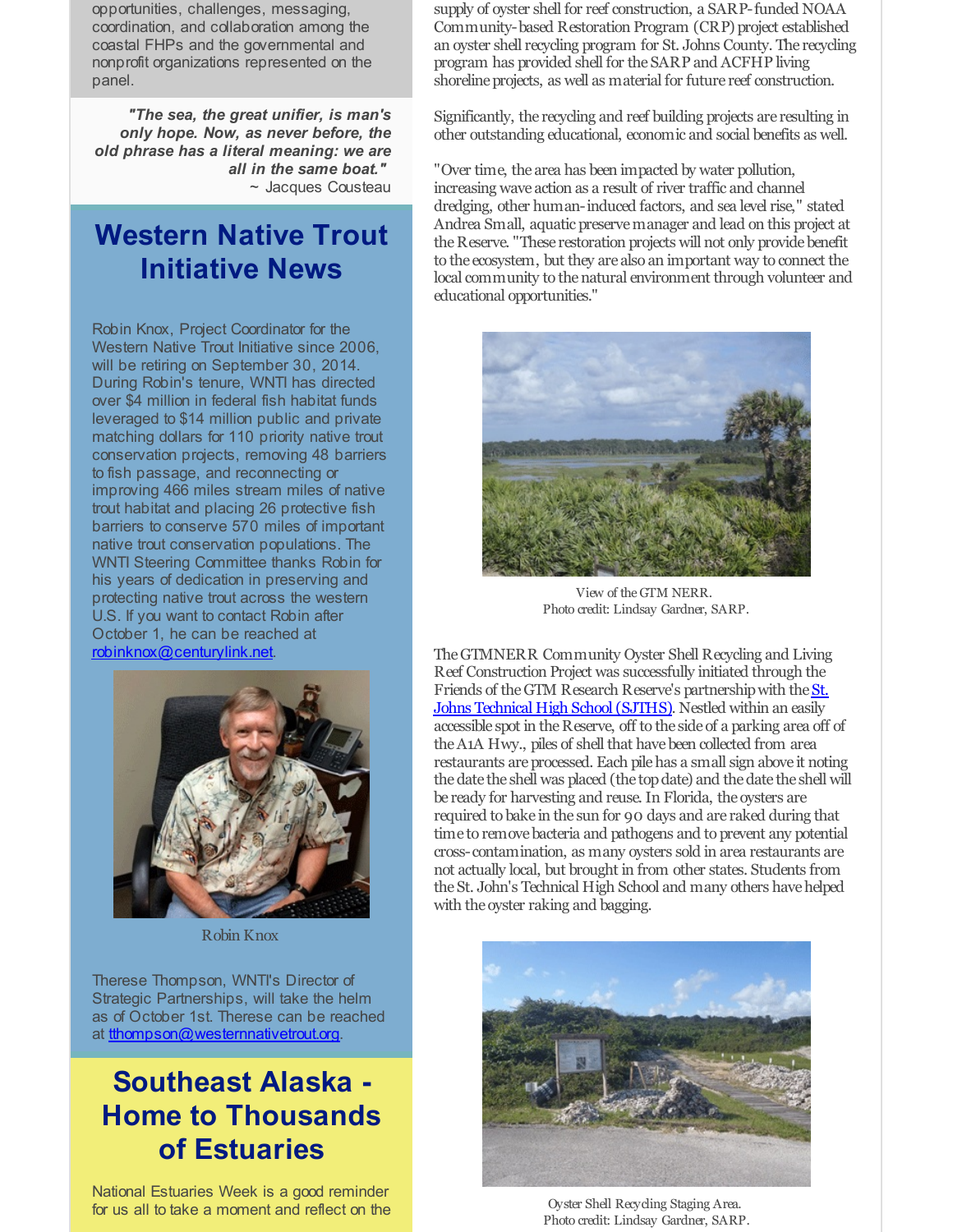value and importance these habitats play both for us and for many of the fish species we care about.

Southeast Alaska is truly a mosaic of estuaries, with nearly 12,000 estuaries lying within 19,000 miles of shoreline that includes the island make-up of the Alexander Archipelago. Yep 12,000, that's a lot of estuaries! These biologically rich habitats unite the world's three most dominant natural realms - the terrestrial environment, the freshwater environment, and the marine environment; no wonder they provide such a valuable nursery setting for many fish species. It is also not surprising that many of our cities and communities settle in these important areas as they form important transportation corridors and provide access to vital natural resources.

To get a better understanding of how these estuaries function in Southeast Alaska recent efforts have mapped the shoreline and assessed the unique characteristics of these estuaries that lie within the fiorial landscape that is characteristic of this region.

Through the ShoreZone Partnership the majority of Southeast Alaska is now mapped and biological data is available for the nearshore environment. You can find more information on the ShoreZone website at:

#### [https://alaskafisheries.noaa.gov/shorezone/](http://r20.rs6.net/tn.jsp?f=001stPDcEFbPstr2ymCnfv0Pq4qopRPr0ES1-l6ex3IJi8NXt2VX3nYODSsABam1uOy6Av61uoXEpJLaDvNY12cwsXnJaTbIvH9MpMT1UzyG7rF6QgFJyrqZmnqqkjs_rDX-IMKKVeYRXRSV965NZLdoYPRql2wH_FkDL9DNxmTi5bQb649l8X_-NQ9TEzms36jbPyp1eS0N7s=&c=&ch=).

In addition research by two Nature Conservancy scientists, "An Estuarine Classification for a Complex Fjordal Island Archipelago," which appeared in the journal *Estuaries and Coasts*, is a helpful tool for planning how to conserve these biologically rich habitats in a region that currently supports healthy and vibrant fish populations. The classification is a simple model that tests the understanding of the relationships between physical conditions and the species likely to be found in these places. An informative interview with these researchers can be found [here](http://r20.rs6.net/tn.jsp?f=001stPDcEFbPstr2ymCnfv0Pq4qopRPr0ES1-l6ex3IJi8NXt2VX3nYODSsABam1uOygfBO2jbvZnPy409CY3EEuEmpNgFVMVmueXQ10QgJK4YQ0h3t5c-vkxnyqhVujEXnZBAxh1yQWUAvae3LXzbz8nhdbjz5svE2BoWip_EEqrTkkanc0vrwlOxMbG5BOILXCgbm4_VBceSvR20_0tAotJDCqBdN-EjbCGmkQMwdEI1zFfmWceUGj1hqvYpcaokiSMJirVk0srw=&c=&ch=).



Distribution of estuary habitat class category mapped in the study area of Southeast Alaska.



Oyster Shells Being Processed. Photo credit: Lindsay Gardner, SARP.

SJTH has an Academy of Coastal and Water Resources that was established in 2011 and is dedicated to providing students with high quality, industry relevant curriculum to assure success in postsecondary education and coastal and water resources career opportunities. Through collaboration with business partners, students are engaged in applied learning and developconfidence, long lasting relationships and a sense of community. Students participate in a STEM program of study that focuses on coastal, environmental and water resources and a valuable hands-on curriculum designed in partnershipwith theSt. Johns County Utilities, Guana Tolomato Matanzas Research Reserve, Florida Gateway College, and Jacksonville University's Marine Science Research Institute. They explore the environment and ecosystems through environmental and water resource classes and experience water quality testing, wetland management, wildlife, and fisheries management. In discussions with Linda Krepp, SJTHS Career Specialist and Principal Wayne King, the hands-on learning opportunities afforded by the restoration projects and work experience, have actually had a tremendous impact by offering project-based learning opportunities. At the outset of the project, then SJTHS Principal Wayne King expressed his enthusiasm for theprogram.

"I'm so excited about the opportunity to partner with theGTM Research Reserve on this project," said King. "Our vision here at SJTHS is to provide opportunities, through Project Based Learning for our students to apply knowledge. TheOyster Reef Restoration Program will help create awareness and provide a legacy for our students."

The oyster shell recycling process is "fed" by several area restaurants that are enrolled in the shell recycling program (current participants include Cap's on the Water, Aunt Kate's, Hurricane Patty's, Matanzas Innlet Restaurant and South Beach Grill). At the restaurants, there is an excellent opportunity to see the "supply chain" of the recycling program full circle, as there areGTM NERRdeveloped cards for the tables with QR codes directing smartphone users to information about the oyster reef recycling program and collection cans in theback of the restaurants (pick-ups aredone three times a week).

Ensuring that there isn't any disruption in the collection process in critical to maintaining the supply of oyster shell for future restoration efforts, but also to the restaurants, as there is a tremendous cost savings/economic benefit in that they no longer have to pay waste disposal costs associated with shell being taken to area landfills. Billy Blanchard, Front of HouseManager at Aunt Kate's Restaurant, is glad they can help.

"The project makes us feel more like a part of the neighborhood rather than just being a business in theneighborhood," said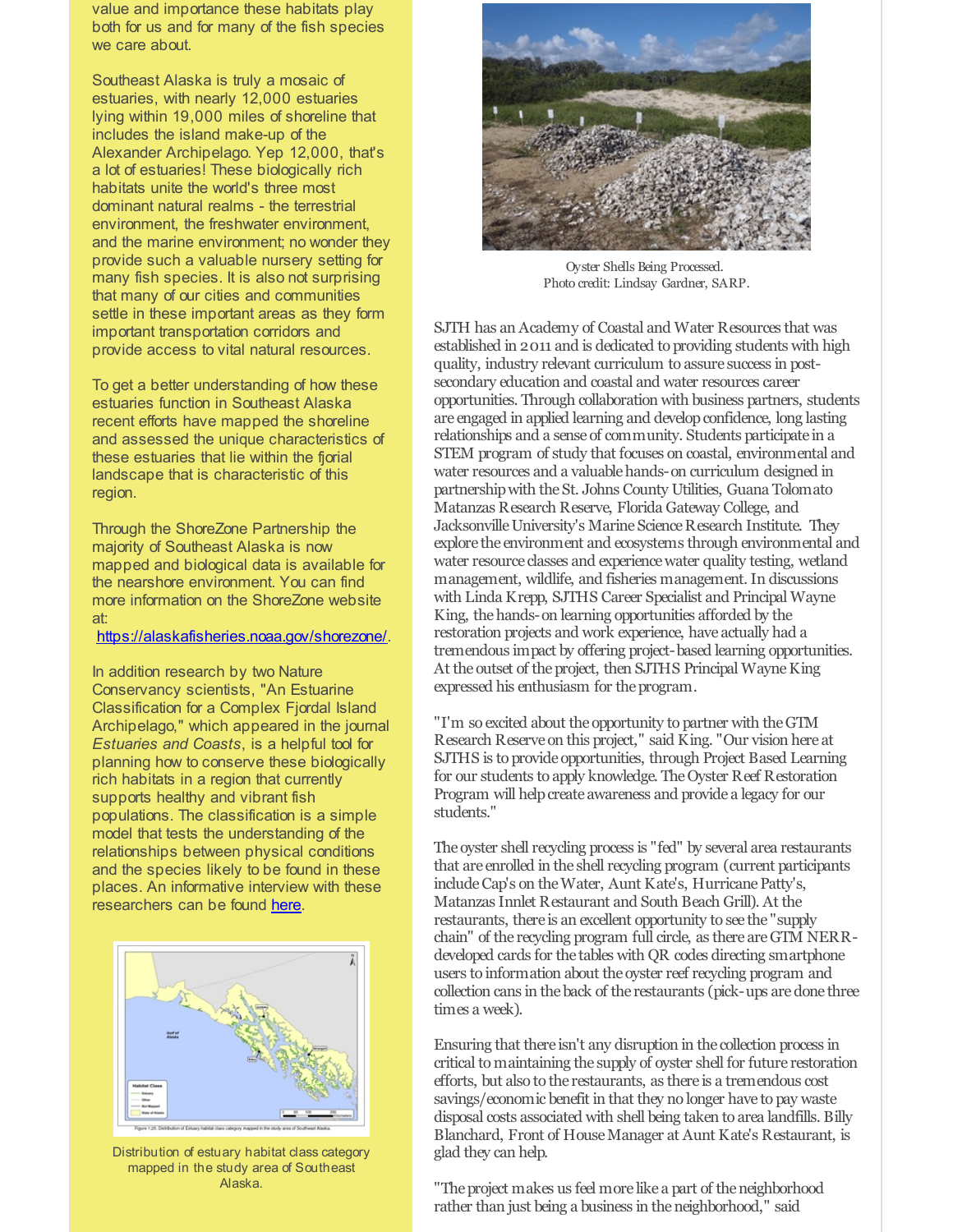

# **Eel River Delta Event Sept 18 in Fortuna, Ca**

A perfect storm is coming together on September 18 in Fortuna, California as landowners, tribal sovereign nations, businesses, nonprofit organizations and local, state, and federal agencies celebrate estuary restoration efforts in the Eel River Delta, the Eel River as a 2104 10 Waters to Watch, and National [Estuaries](http://r20.rs6.net/tn.jsp?f=001stPDcEFbPstr2ymCnfv0Pq4qopRPr0ES1-l6ex3IJi8NXt2VX3nYODSsABam1uOyA8-N5jyp5rS3ZR2gYEI2Ykh0D9am2EpCCURphDHbHlXJe-mkSaC6iLH4I_bJzPgiOqouFXvuzVyQBR1iaUd4JELstqB6iL3zdaQwwFukpN2eOy77rVCPL6wnq47dkG4eZAG3TAn5KbInXUX_vb8t9ZjCiOFL5blE&c=&ch=) Week. Field trips and presentations will highlight the event that is intended to celebrate the decades-long restoration efforts in the Delta.

The event is hosted by CalTrout, Humboldt RCD, the Pacific Marine and Estuarine Fish Habitat Partnership, the California Fish Passage Forum, and NOAA, and will include many of the organizations and entities that have played a critical role in restoring the Eel River Delta to a working landscape that provides habitat for fish and wildlife and the many landowners that make their living from these productive acres.

Inhabited by humans for thousands of years, the Eel River estuary is one of the most important and sensitive estuaries on the West Coast, with 8,700 acres of tidal flats, both perennial and seasonal wetlands, and about 75 miles of river channel and tidal sloughs. The Eel River Delta provides habitat for many aquatic and terrestrial species, and supports flourishing agricultural communities. Long before the "farm to table" movement, the Eel River Delta, and Ferndale in particular, supplied California with some of the world's finest dairy products. The Eel Delta still provides high quality dairy and beef products, while also hosting one of California's major salmon and steelhead runs. However, flooding, sea level and other issues challenge the viability of some agricultural operations and infrastructure such as roads and waste treatment facilities. Balancing ecosystem restoration with the promotion of high quality agriculture and infrastructure in the coastal zone is challenging, but several key

Blanchard. "It's our waterway and it affects us. Themorewe can do thebetter."

Ultimately, the oyster shells come to their final resting place as they arebagged and then strategically placed along the shoreline to form the reef. Bernard de Raad, owner of Cap's on the Water restaurant, sees repopulating local oyster beds as an important long term goal of the program.

"It would be a nice thing if we could get enough local oysters here," said de Raad. "[Their decline] has become a problem in this county."

Combined with theplanting of marsh grass (*Spartina alterniflora*), these living shorelines are successfully recruiting oyster larvae called spat, and areproviding habitat for fish and other aquatic species. Michael Shirley, Ph.D., Director of theGTM Research Reservenotes, "Over the long term we expect that these projects will protect and restore eroding coastline, subsequently improving aquatic habitat and water quality."

Given time, the continuation of the oyster shell recycling program and the expansion of the reefs at the Reserve, it is hoped that there will be ever increasing numbers of oysters supporting a variety of aquatic life in the area for years to come.



Oyster Shell Bags Awaiting Deployment. Photo credit: Lindsay Gardner, SARP.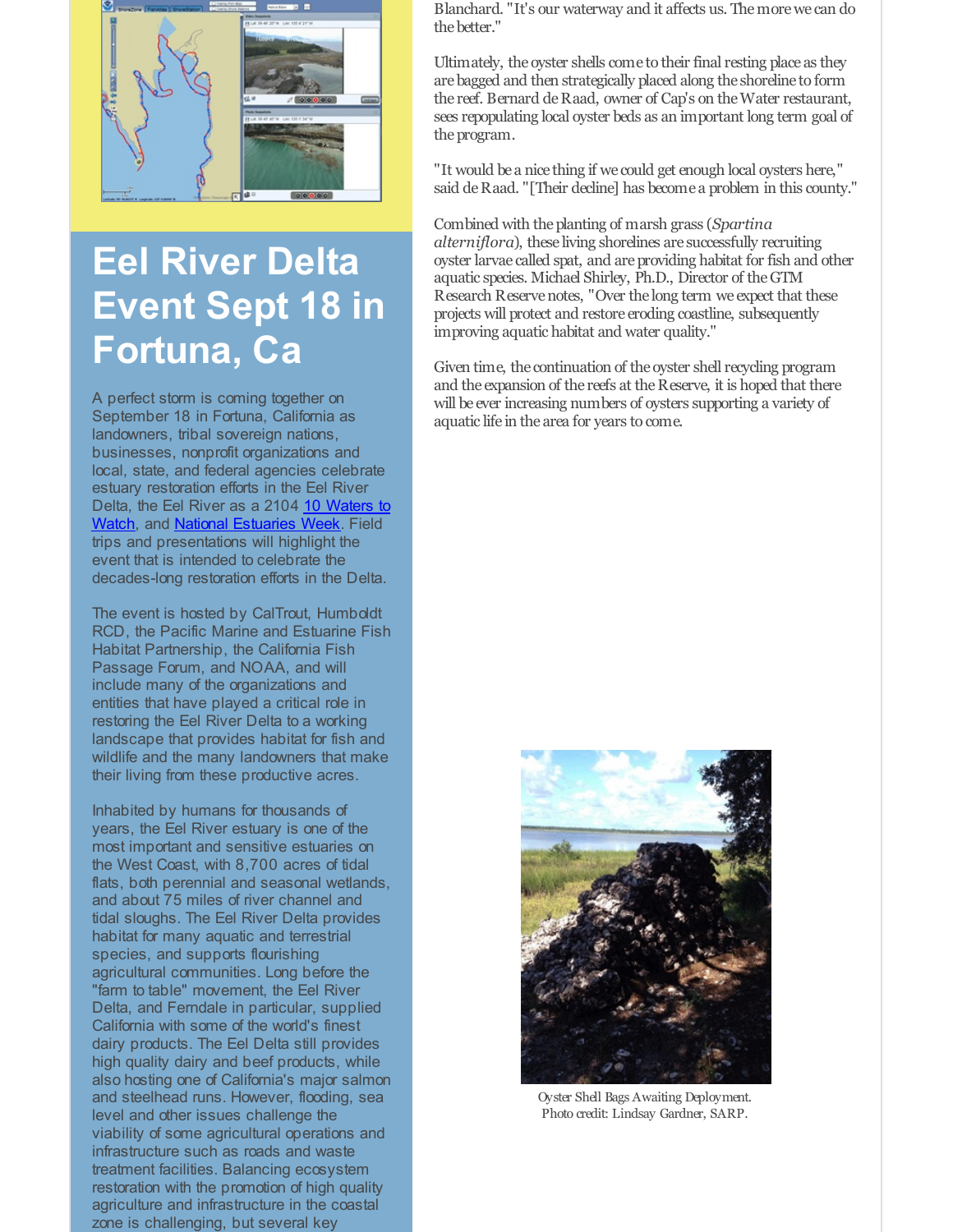projects illustrate the importance and success of this approach.

Although nearly 60% of the estuary has been lost due to the construction of levees and dikes, 10% of salt marsh habitats remain today. Restoring the estuary is a key component towards recovery of salmon, but also other sensitive and listed species.

Ecosystem restoration in the Eel Delta also affords unprecedented opportunities to improve drainage and infrastructure for the agricultural communities around the Delta. The Salt River Ecosystem Restoration Project and the Eel River Estuary Preserve Project, two of many projects within the Eel River Delta, seek to restore ecological integrity to reclaimed areas, while also enhancing agricultural productivity and prosperity in the region by providing land management options for landowners that support enhanced business security, stability and hydrological integrity.

Hydrologically intact and functional channels tend to improve drainage for farmers. It also ensures a complex and diverse estuary with suitable cover of deep channels and sloughs, connected to productive brackish wetlands that will help to increase size and fitness of juvenile salmon prior to entering the ocean, and ultimately improve overall marine survival for adults.

Numerous landowners as well as local, state, and federal agencies, industry representatives, and nonprofit organizations are working together to ensure the Eel River Delta is a working landscape that can support sustainable agriculture and other land management practices while providing healthy fish and wildlife habitats. The Eel Delta provides an historic opportunity to enhance coastal agricultural productivity while ensuring the long-term, recovery of Eel River salmon stocks capable of supporting the regional fishing economy of California's north coast.

The three projects that will be featured during the event:

**Eel River Estuary Preserve** Historically a network of extensive tidal marshlands and dunes, today the Wildlands Conservancy's Eel River Estuary Preserve encompasses an assortment of environments including tidal marsh, dunes, agricultural land, estuarine, and freshwater ponds that provide diverse habitat for a complex of species. Preserve will provide abundant opportunity for enhancement of estuarine and tidal marsh habitat and the fish, wildlife, waterfowl and rare plant species that are dependent on these habitats.



Students transport bagged shell to the river to build the reef. Photo credit: Florida DEP.



SJTHS students planting marsh grass. Photo credit: GTM NERR.



Shoreline at the oyster reef site on the Tolomato River. Photo credit: Lindsay Gardner, SARP.